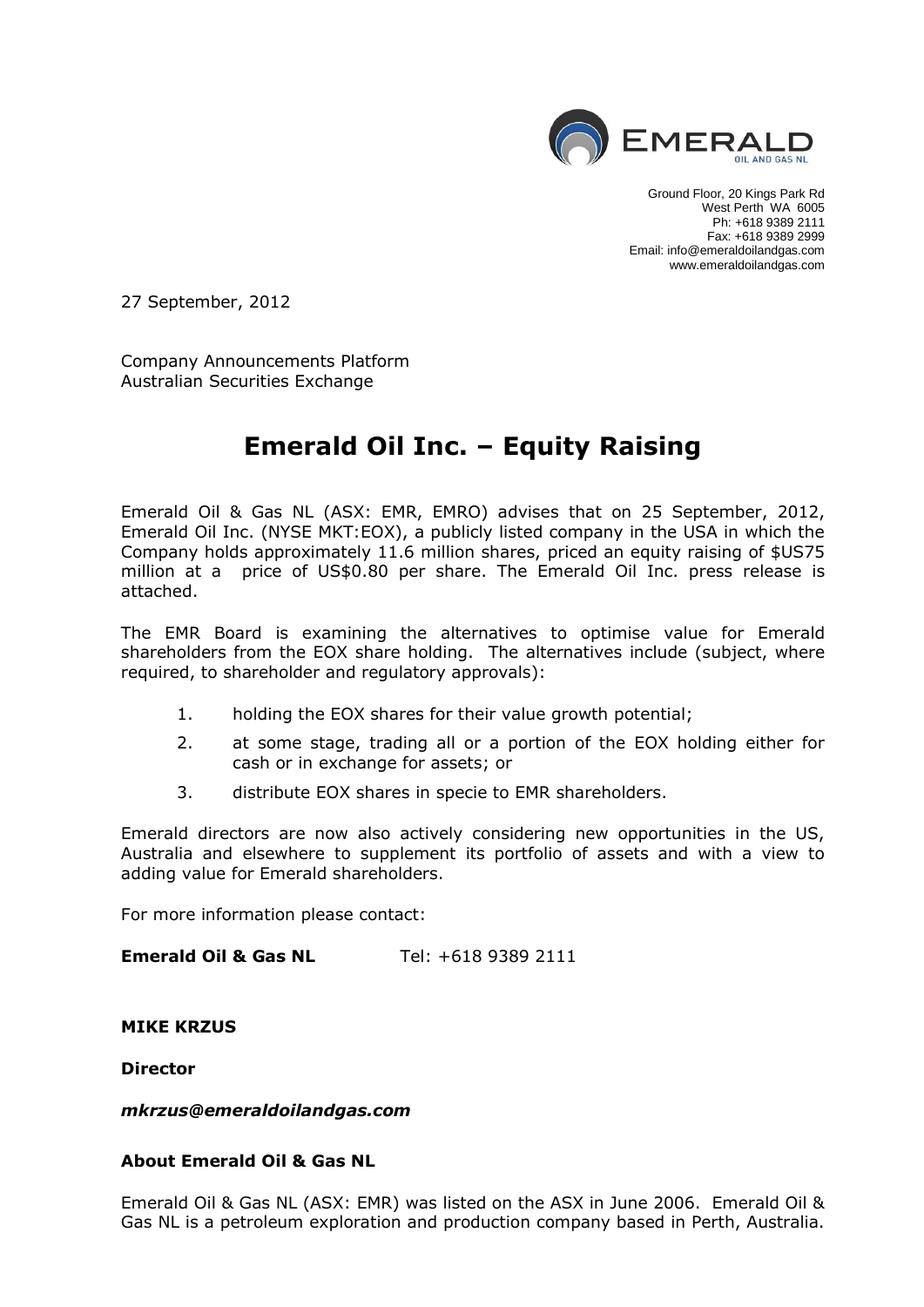The Company's major asset consists of approximately 11.6 million common shares in Emerald Oil Inc (NYSE MKT:EOX), an active Williston Basin operating company listed on the New York Stock Exchange. In addition, Emerald holds exploration and production interests in Kentucky, USA and Canning Basin, Western Australia.

*Statements regarding Emerald's plans with respect to its petroleum properties are forward-looking statements. There can be no assurance that Emerald's plans for development of its petroleum properties will proceed as currently expected. There can be no assurance that Emerald will be able to confirm the presence of additional petroleum deposits, that any discovery will prove to be economic or that an oil or gas field will successfully be developed on any of Emerald's petroleum properties.*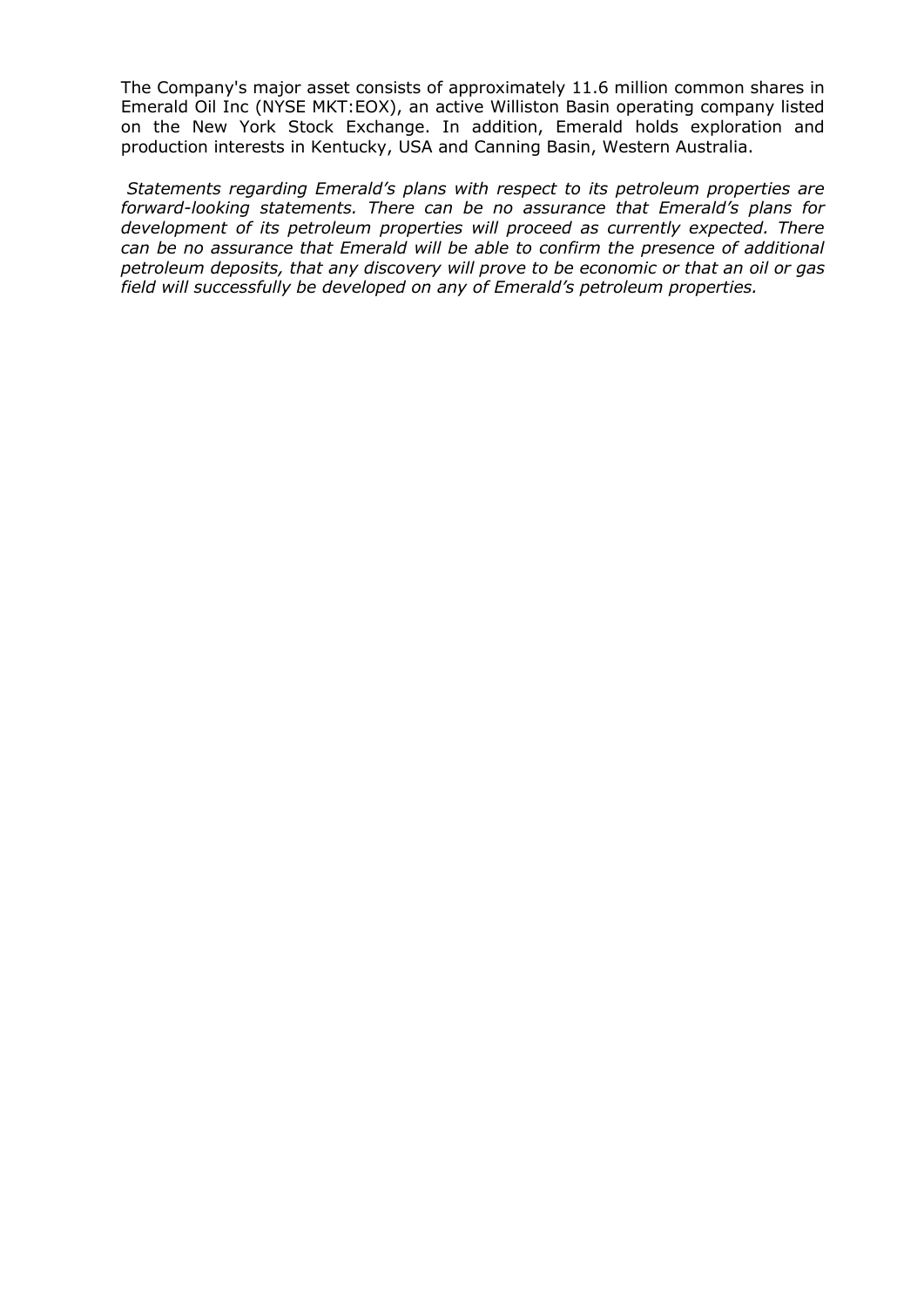EX-99.1 4 v324359\_ex99-1.htm EXHIBIT 99.1



#### **Emerald Oil, Inc. Announces Pricing of Public Offering of Common Stock**

**Denver, Colorado – September 25, 2012 – Voyager Oil & Gas, Inc. (doing business under the assumed business name of Emerald Oil, Inc.) ("Emerald" or the "Company") (NYSE MKT: EOX)** announced today that it has priced a public offering of 93,750,000 shares of its common stock to the public at \$0.80 per share. The gross proceeds to Emerald from the offering are expected to be \$75.0 million, and the net proceeds are expected to be approximately \$69.1 million, after deducting underwriting discounts and commissions and other estimated offering expenses. Emerald expects to close the sale of the shares of common stock on September 28, 2012, subject to customary closing conditions. The underwriters will have a 30-day option to purchase up to an additional 15% of the offered amount of common stock from Emerald at the offering price, less underwriters' discounts and commissions, solely to cover over-allotments.

Emerald expects to use the net proceeds from this offering, along with cash on hand, to repay a portion of its outstanding indebtedness, fund its drilling and development expenditures and leasehold acquisitions, including its recently announced proposed leasehold acquisition, and for general corporate purposes, including working capital.

Johnson Rice & Company L.L.C., Canaccord Genuity Inc. and Macquarie Capital (USA) Inc. are acting as the joint bookrunning managers and Global Hunter Securities, LLC and KLR Group are acting as co-managers for the offering.

The shares will be issued pursuant to a prospectus supplement and an accompanying prospectus filed as part of an effective registration statement on Form S-3 with the Securities and Exchange Commission (the "SEC") for the offering to which this communication relates. Before investing, prospective investors should read the prospectus supplement, when available, and the related prospectus and other documents that the Company files with the SEC for more complete information about the Company and the offering. Investors may obtain these documents without charge by visiting EDGAR on the SEC website at http://www.sec.gov. Alternatively, copies of the prospectus supplement and the prospectus relating to the offering may be obtained from Johnson Rice & Company L.L.C., 639 Loyola Ave, Suite 2775, New Orleans, LA 70113, (504) 525-3767, from Canaccord Genuity Inc., Attention: Syndicate Department, 99 High Street, 12th Floor, Boston, MA 02110, (617) 371- 3900 or from Macquarie Capital (USA) Inc., Attention: Prospectus Department, 125 West 55th Street, New York, NY 10019, (888) 268-3937.

This press release does not constitute an offer to sell or a solicitation of an offer to buy the securities described herein, nor shall there be any sale of these securities in any state or jurisdiction in which such an offer, solicitation or sale would be unlawful prior to registration or qualification under the securities laws of any such jurisdiction.

### **About Emerald**